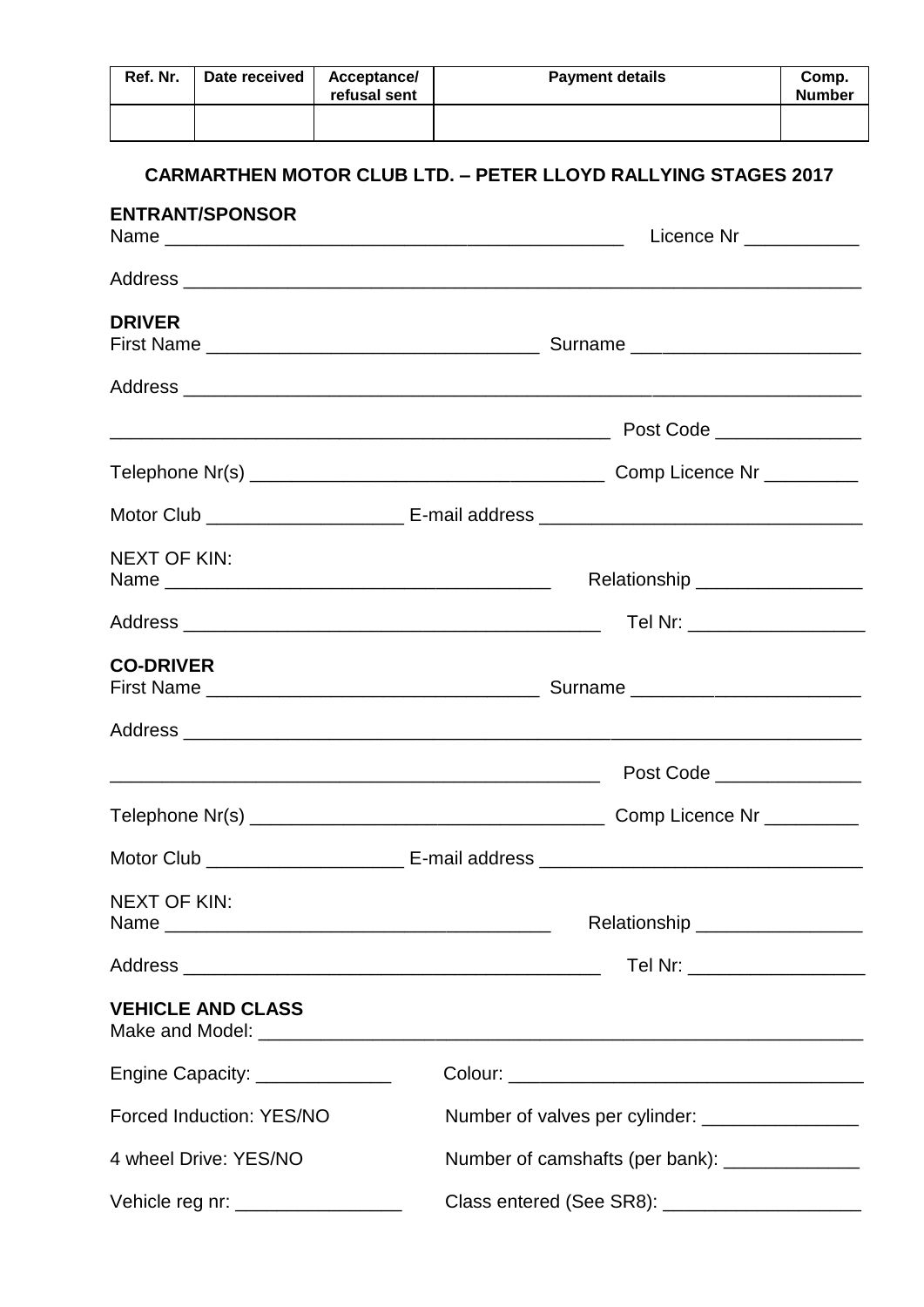## **ADDITIONAL INFORMATION**

| <b>Championship Contender/Additional</b><br>awards                             | <b>Driver</b>                      | <b>Co-driver</b> |  |
|--------------------------------------------------------------------------------|------------------------------------|------------------|--|
| <b>JD Tyres WAMC Welsh Tarmacadam Rally</b><br>Championship                    | YES/NO Reg Nr___ YES/NO Reg Nr___  |                  |  |
| Junior 1000 Rally Championship                                                 | YES/NO Reg Nr___ YES/NO Reg Nr___  |                  |  |
| Formula 1000 Stage Rally Challenge                                             | YES/NO Reg Nr___ YES/NO Reg Nr___  |                  |  |
| <b>FMP Rally Challenge</b>                                                     | YES/NO Reg Nr___ YES/NO Reg Nr___  |                  |  |
| <b>Gwynnespeed Rally Challenge</b>                                             | YES/NO Reg Nr____ YES/NO Reg Nr___ |                  |  |
| Ladies/mixed crew                                                              | <b>YES/NO</b>                      |                  |  |
|                                                                                |                                    |                  |  |
| Entry fee                                                                      | <b>FEES</b>                        | 230.00           |  |
| C.M.C. Membership - Driver to 31st Dec 2017                                    |                                    | $5.00$ •         |  |
| C.M.C. Membership - Co-driver to 31st Dec 2017<br>(Please tick which paid for) |                                    | $5.00$ •         |  |
|                                                                                | <b>TOTAL £</b>                     |                  |  |
|                                                                                |                                    |                  |  |

Please enclose cheque(s)/postal order(s) totalling the above amount, made payable to CARMARTHEN MOTOR CLUB LTD. Post dated cheques will not be accepted.

### **SEEDING INFORMATION**

Please enter below details of driver's best performances in Stage Rallies (As a first named driver). If no appropriate results, please include any relevant experience.

| . .          |  | $\overline{\phantom{a}}$ |             |              |                 |              |
|--------------|--|--------------------------|-------------|--------------|-----------------|--------------|
| <b>EVENT</b> |  | STATUS &                 | <b>YEAR</b> | <b>START</b> | <b>POSITION</b> |              |
|              |  | <b>CHAMPIONSHIP</b>      |             | NR.          | OVERALL         | <b>CLASS</b> |
|              |  |                          |             |              |                 |              |
|              |  |                          |             |              |                 |              |
|              |  |                          |             |              |                 |              |
|              |  |                          |             |              |                 |              |
|              |  |                          |             |              |                 |              |
|              |  |                          |             |              |                 |              |
|              |  |                          |             |              |                 |              |
|              |  |                          |             |              |                 |              |
|              |  |                          |             |              |                 |              |
|              |  |                          |             |              |                 |              |

N.B. Any entrant falsely declaring or withholding information may forfeit their entry fee and have their entry refused.

# **THE ENTRY FOR MUST BE COMPLETED IN EVERY RESPECT - INCLUDING SIGNING THE INDEMNIFICATIONS** and sent to the Entries Secretary:

**Ryland James, Cartref, Bethlehem Road, Pwll Trap,** 

**St Clears, Carmarthen, SA33 4AN.** 

Tel: 01994 230966/07773 346878 E-mail: rylandjms@aol.com **Please enclose one completed label to be used on correspondence.**